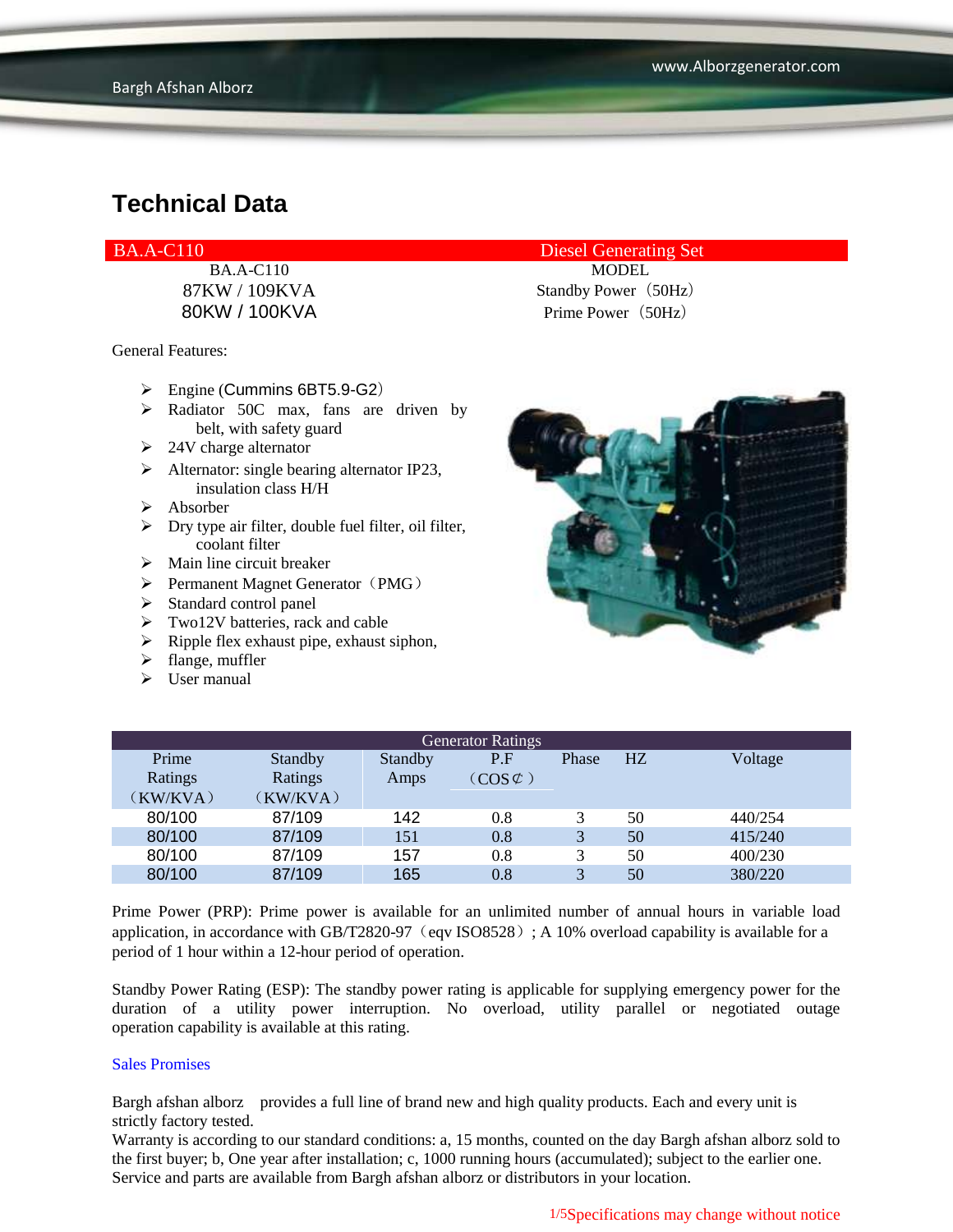| <b>BA.A-C110</b>                 | <b>Diesel Generating Set</b>                |  |  |  |
|----------------------------------|---------------------------------------------|--|--|--|
| <b>ENGINE DATA</b>               |                                             |  |  |  |
| Manufacturer / Model:            | Cummins 4BT5.9-G2, 4-cycle                  |  |  |  |
| Air Intake System:               | Turbo                                       |  |  |  |
| Fuel System:                     | A type fuel pump                            |  |  |  |
| <b>Cylinder Arrangement:</b>     | 6 in line                                   |  |  |  |
| Displacement:                    | 5.9L                                        |  |  |  |
| Bore and Stroke:                 | $102*120$ (mm)                              |  |  |  |
| <b>Compression Ratio:</b>        | 17.5:1                                      |  |  |  |
| Rated RPM:                       | $1500$ rpm                                  |  |  |  |
| Max. Standby Power at Rated RPM: | 87KW/118HP                                  |  |  |  |
| Governor Type:                   | RSV Mechanical(Std) / Electronic (Optional) |  |  |  |
|                                  | <b>Exhaust System</b>                       |  |  |  |
| <b>Exhaust Gas Flow:</b>         | 16.8m <sub>3</sub> /min                     |  |  |  |
| <b>Exhaust Temperature:</b>      | 565°C                                       |  |  |  |
| <b>Max Back Pressure:</b>        | 10kPa                                       |  |  |  |
| Air Intake System                |                                             |  |  |  |
| Max Intake Restriction:          | 6.35kPa                                     |  |  |  |
| Consumption:                     | 6.48m <sub>3</sub> /min                     |  |  |  |
| Air Flow:                        | 158m <sub>3</sub> /min                      |  |  |  |
|                                  | Fuel System                                 |  |  |  |
| 100% (Prime Power) Load:         | 21 L/h                                      |  |  |  |
|                                  | Oil System                                  |  |  |  |
| Total Oil Capacity:              | 16.4L                                       |  |  |  |
| Oil Consumption:                 | ≤4g/kwh                                     |  |  |  |
| Engine Oil Tank Capacity:        | 14.2L                                       |  |  |  |
| Oil Pressure at Rated RPM:       | 345kPa                                      |  |  |  |
| Cooling System                   |                                             |  |  |  |
| <b>Total Coolant Capacity:</b>   | 27L                                         |  |  |  |
| Thermostat:                      | 82-95°C                                     |  |  |  |
| Max Water Temperature:           | 104°C                                       |  |  |  |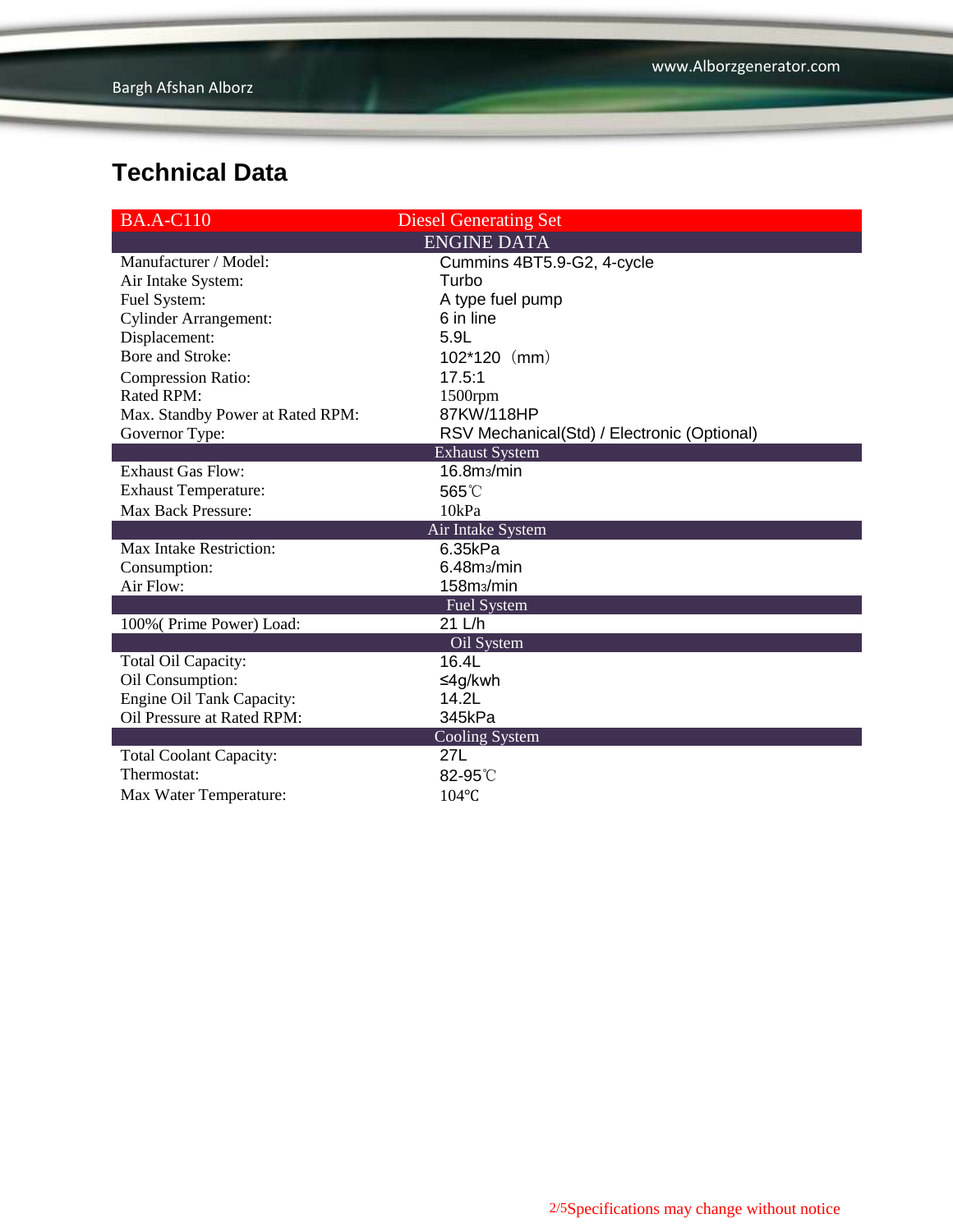| <b>BA.A-C110</b>                                                                           | <b>Diesel Generating Set</b>             |  |  |  |  |
|--------------------------------------------------------------------------------------------|------------------------------------------|--|--|--|--|
| <b>ALTERNATOR SPECIFICATION</b>                                                            |                                          |  |  |  |  |
| <b>GENERAL DATA</b>                                                                        |                                          |  |  |  |  |
| Compliance with GB755, BS5000, VDE0530, NEMAMG1-22, IED34-1, CSA22.2 and AS1359 standards. |                                          |  |  |  |  |
| <b>Alternator Data</b>                                                                     |                                          |  |  |  |  |
| Number of Phase:                                                                           | 3                                        |  |  |  |  |
| Connecting Type:                                                                           | 3 Phase and 4 Wires, "Y" type connecting |  |  |  |  |
| Number of Bearing:                                                                         |                                          |  |  |  |  |
| <b>Power Factor:</b>                                                                       | 0.8                                      |  |  |  |  |
| Protection Grade:                                                                          | IP23                                     |  |  |  |  |
| Altitude:                                                                                  | $\leq$ 1000m                             |  |  |  |  |
| <b>Exciter Type:</b>                                                                       | Brushless, self-exciting                 |  |  |  |  |
| Insulation Class, Temperature Rise:                                                        | H/H                                      |  |  |  |  |
| Telephone Influence Factor (TIF):                                                          | $50$                                     |  |  |  |  |
| THF:                                                                                       | $<$ 2%                                   |  |  |  |  |
| Voltage Regulation, Steady State:                                                          | $\leq \pm 1\%$                           |  |  |  |  |
| <b>Alternator Capacity:</b>                                                                | <b>110KVA</b>                            |  |  |  |  |
| <b>Alternator Efficiencies:</b>                                                            | 90.4%                                    |  |  |  |  |
| Air Cooling Flow:                                                                          | $0.514 \, \text{m}$ <sub>3</sub> /s      |  |  |  |  |
|                                                                                            | <b>GENERATING SET DATA</b>               |  |  |  |  |
| <b>Voltage Regulation:</b>                                                                 | $\geq \pm 5\%$                           |  |  |  |  |
| Voltage Regulation, Stead State:                                                           | $\leq \pm 1\%$                           |  |  |  |  |
| Sudden Voltage Warp (100% Sudden Reduce):                                                  | $\leq +25\%$                             |  |  |  |  |
| Sudden Voltage Warp (Sudden Increase):                                                     | $\leq$ -20%                              |  |  |  |  |
| Voltage Stable Time (100% Sudden Reduce):                                                  | $\leq 6S$                                |  |  |  |  |
| Voltage Stable Time (Sudden Increase)                                                      | $\leq 6S$                                |  |  |  |  |
| Frequency Regulation, Stead State:                                                         | $\leq 5\%$                               |  |  |  |  |
| Frequency Waving:                                                                          | ≤0.5%                                    |  |  |  |  |
| Sudden Frequency Warp (100% Sudden Reduce):                                                | $\leq +12\%$                             |  |  |  |  |
| Sudden Frequency Warp (Sudden Increase):                                                   | $\leq$ -10%                              |  |  |  |  |
| Frequency Recovery Time (100% Sudden Reduce):                                              | $\leq$ 5S                                |  |  |  |  |
| Frequency Recovery Time (Sudden Increase):                                                 | $\leq$ 5S                                |  |  |  |  |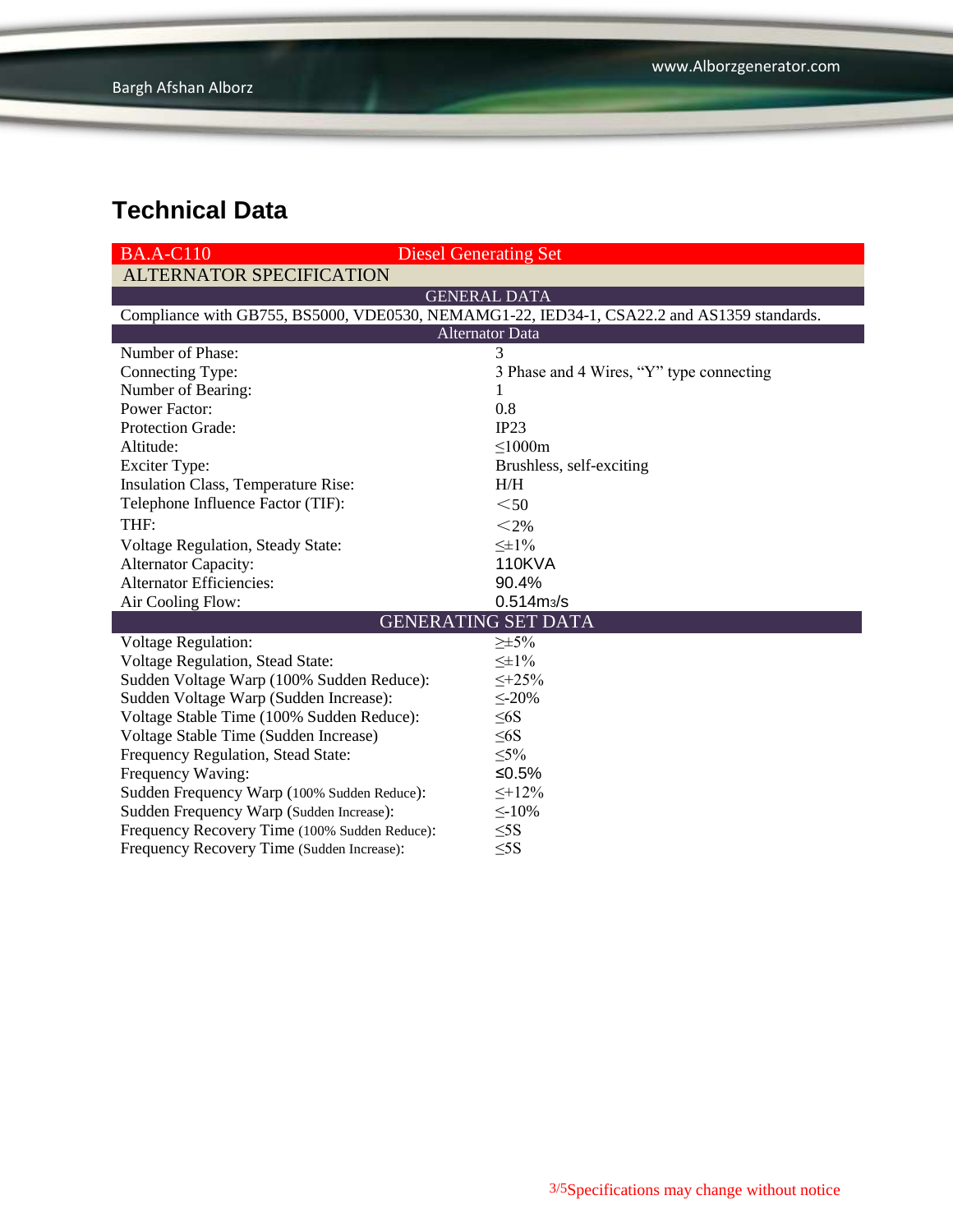| <b>BA.A-C110</b>                | <b>Diesel Generating Set</b> |                                   |
|---------------------------------|------------------------------|-----------------------------------|
| Options                         |                              |                                   |
| Engine                          | Fuel System                  | <b>Control System</b>             |
| Heater 2KW & 4KW                | Daily Fuel Tank              | Auto Control Panel                |
| Battery Charger 3.5A & 7A       | <b>Base Fuel Tank</b>        | Remote Control Panel              |
|                                 | <b>Water Separator</b>       | <b>Auto Transfer Switch (ATS)</b> |
|                                 | <b>Fuel Level Sensor</b>     | <b>Paralleling System</b>         |
|                                 |                              |                                   |
| <b>Anti Condensation Heater</b> | Rainproof Type               | <b>Engine Parts Drawing List</b>  |
| Drop CT (For Paralleling)       | Soundproof Type              | <b>Spare Parts</b>                |
|                                 | <b>Container Type</b>        |                                   |
| Dimension & Weight              |                              |                                   |
| <b>Standard Configuration</b>   | With Base Fuel Tank          | Soundproof Type                   |
| (Open Type)                     |                              |                                   |
|                                 | Overall Size: 2200 (mm)      | Overall Size: 2760 (mm)           |
|                                 | $*850$ (mm) $*1500$ (mm)     | *1140 $(mm)$ *1830 $(mm)$         |
|                                 | Weight: 1450kg               | Weight: 1900kg                    |